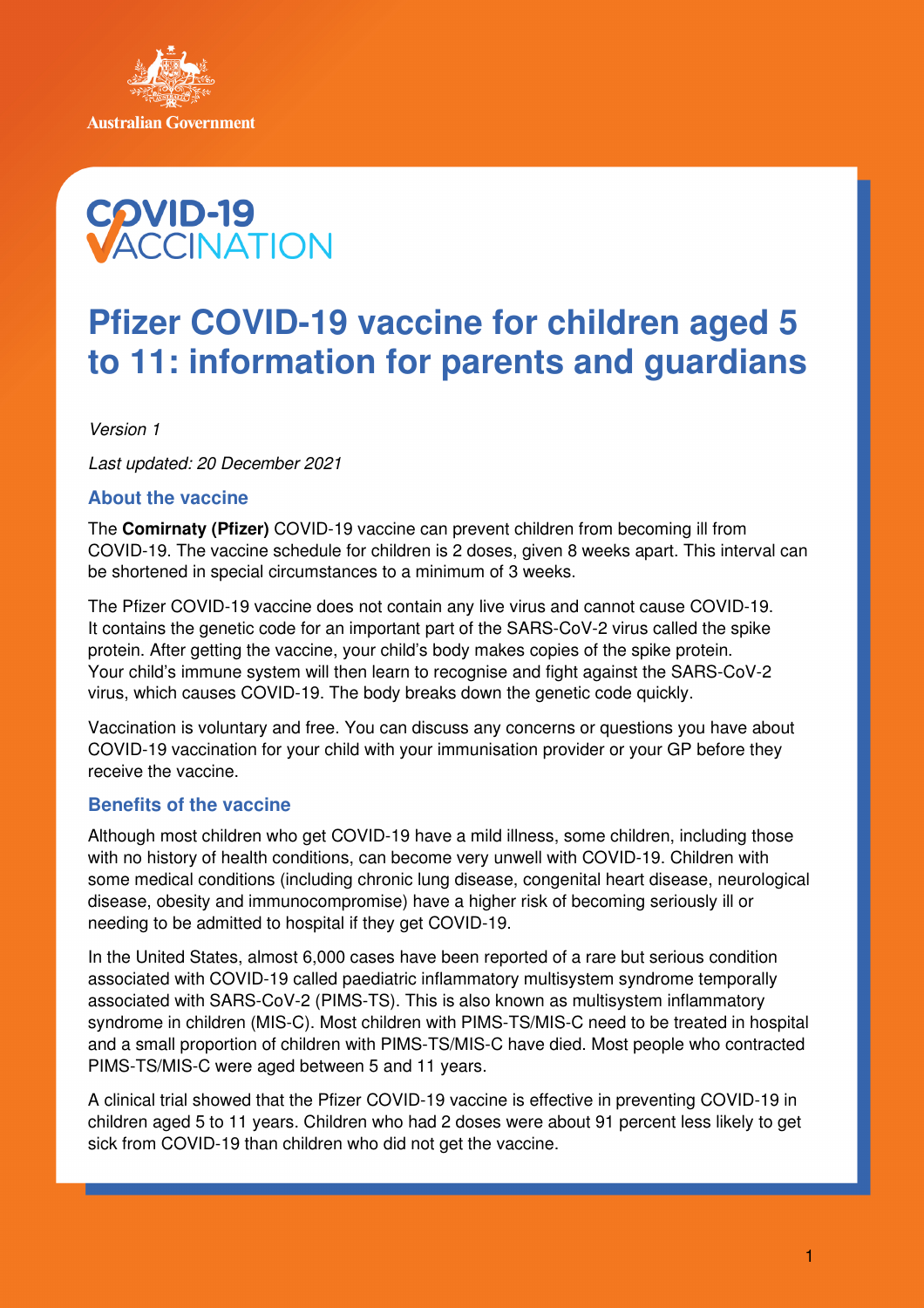Children can transmit the virus to others, including older family members who are at higher risk of becoming seriously ill. Infected children often miss out on school and other activities.

When children are vaccinated, the risk that they will become infected and spread COVID-19 to family members, friends and others around them is reduced. Reducing the spread of COVID-19 may help to minimise school closures and other disruptions to extra-curricular and social activities which significantly impact on the wellbeing of children and their families.

Getting your child vaccinated will also help with the return to normal activities without disruptions, like needing to isolate after contact with someone with COVID-19, and will support the safe enjoyment of other activities, like overseas travel.

Protection against COVID-19 starts from about 2 to 3 weeks after the first dose. While one dose may give some protection, it may only last for the short term. Two doses will give improved protection.

No vaccine is 100 per cent effective, so it is possible that your child could still get sick from COVID-19 after vaccination. Evidence shows, however, that people who are vaccinated are much less likely to get seriously ill from COVID-19 or need to go to hospital.

### **Safety of the vaccine**

The safety of the Pfizer COVID-19 vaccine has been tested in more than 3,500 children aged 5 to 11 years in the clinical trial and a safety expansion group. The trial showed that the vaccine is safe in children and most side effects were mild.

The Pfizer COVID-19 vaccine for children aged 5 to 11 years is a smaller dose (one third of the active component of the vaccine) than the vaccine for people aged 12 years and over.

In the United States, vaccination of children aged 5 to 11 years with the Pfizer COVID-19 vaccine started on 4 November 2021. As at 9 December 2021, more than 5 million children in this age group have received at least one dose and more than 2 million have received both doses of the Pfizer COVID-19 vaccine. No specific safety concerns have been identified in this age group in this large, real-world population, where the number of children vaccinated is already greater than the approximately 2.3 million children aged 5–11 years in Australia.

Expected side effects in the first one to two days after vaccination are less common in children than in teenagers and young adults. The most common side effects include a sore arm, headache and fatigue. These usually go away on their own or are treated with over the counter medication like paracetamol or ibuprofen. Children don't usually need to see a doctor for these mild side effects after receiving a COVID-19 vaccine.

The Pfizer COVID-19 vaccine has a very rare risk of heart inflammation (called myocarditis or pericarditis). Myocarditis and/or pericarditis occurs very rarely in younger people, including adolescents and children 12 years of age and older, who have had the Pfizer Comirnaty vaccine or the Moderna Spikevax vaccine. It is more common after dose 2 and in males. In the USA, from data reported through to 11 June 2021, the rate of myocarditis/pericarditis in female adolescents aged 12-17 years was 9.1 per million doses, and in male adolescents aged 12-17 years 66.7 per million doses of an mRNA COVID-19 vaccine given. The rate and severity of myocarditis in children is expected to be lower than that in adolescents, and more mild. Myocarditis is more commonly seen in males under 30 years of age after the second dose. Most people who have had these conditions after their vaccine have recovered fully.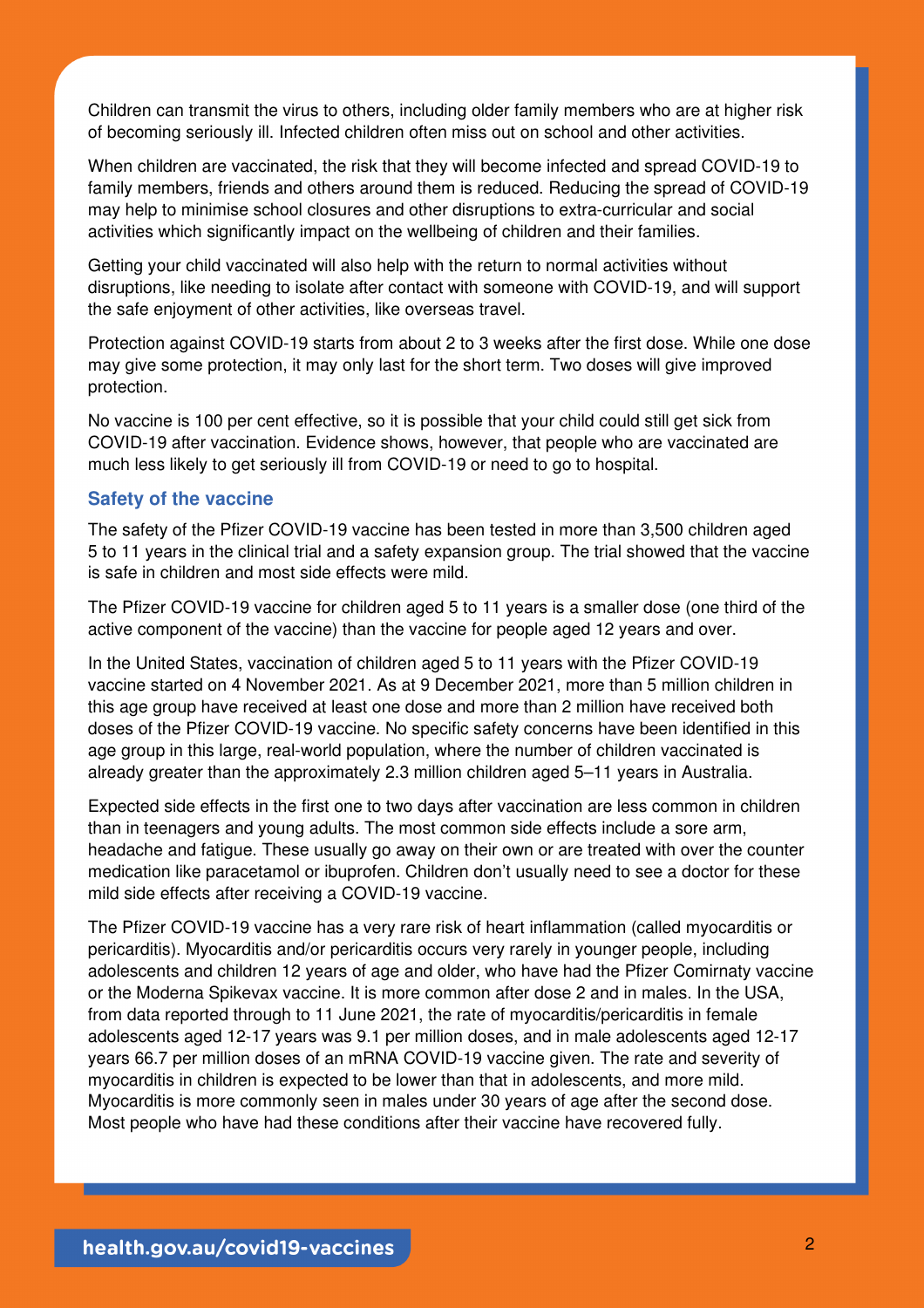The clinical trial in children aged 5 to 11 years did not have enough participants to assess rates of myocarditis or pericarditis following vaccination with the Pfizer COVID-19 vaccine, but no specific safety concerns have been identified so far from millions of doses of this vaccine administered overseas to children aged 5 to 11 years. The benefits of vaccination outweigh this very rare risk, and vaccination is still recommended for all eligible age groups.

The Therapeutic Goods Administration (TGA) assesses all vaccines in Australia. For a vaccine to be approved, the TGA must assess that it is safe, effective and manufactured to a very high quality standard. A description of the process for approval of COVID-19 vaccines is available at: www.tga.gov.au.

The safety of COVID-19 vaccines has been, and will continue to be, monitored throughout the COVID-19 vaccination program, including for children.

For current information on the frequency and severity of myocarditis and pericarditis after the Pfizer COVID-19 vaccine, see the Australian Technical Advisory Group on Immunisation (ATAGI) weekly COVID-19 meeting updates, available at: www.health.gov.au/committees-andgroups/australian-technical-advisory-group-on-immunisation-atagi#statements.

### **Who should not receive this vaccine?**

Your child should not receive the Pfizer COVID-19 vaccine if they have had:

- **anaphylaxis** (a type of severe allergic reaction) to a previous dose of the Pfizer COVID-19 vaccine
- **anaphylaxis after exposure to any component of the vaccine**, including polyethylene glycol (PEG)
- **any other serious adverse event** that an experienced immunisation provider or medical specialist has confirmed was caused by a previous dose of the Pfizer COVID-19 vaccine, without another cause identified.

## **Precautions for vaccination**

Children with certain conditions may need additional precautions such as staying for 30 minutes of observation after having their vaccine or consulting an allergy specialist. Tell your immunisation provider if your child has had:

- an **allergic reaction to a previous dose** or to a component of the Pfizer COVID-19 vaccine
- **anaphylaxis to other vaccines or to other medicines** your provider can check to ensure there are no common components with the COVID-19 vaccine your child is receiving
- **confirmed mastocytosis** with recurrent anaphylaxis that requires treatment.

Tell your immunisation provider **if your child has a bleeding disorder** or is **taking a bloodthinning medication** (anticoagulant). This will help them determine whether it is safe for your child to have an intramuscular injection and help decide the best timing for injection.

## **Special circumstances to discuss before vaccination**

#### **Children with heart conditions**

Children with a history of any of the following conditions can receive the Pfizer COVID-19 vaccine. You should seek advice, however, from a GP, immunisation specialist or cardiologist about the best timing of vaccination and whether any additional precautions are recommended.

- Recent (within the past 3 months) myocarditis or pericarditis (heart inflammation)
- Acute rheumatic fever (with active heart inflammation) or acute rheumatic heart disease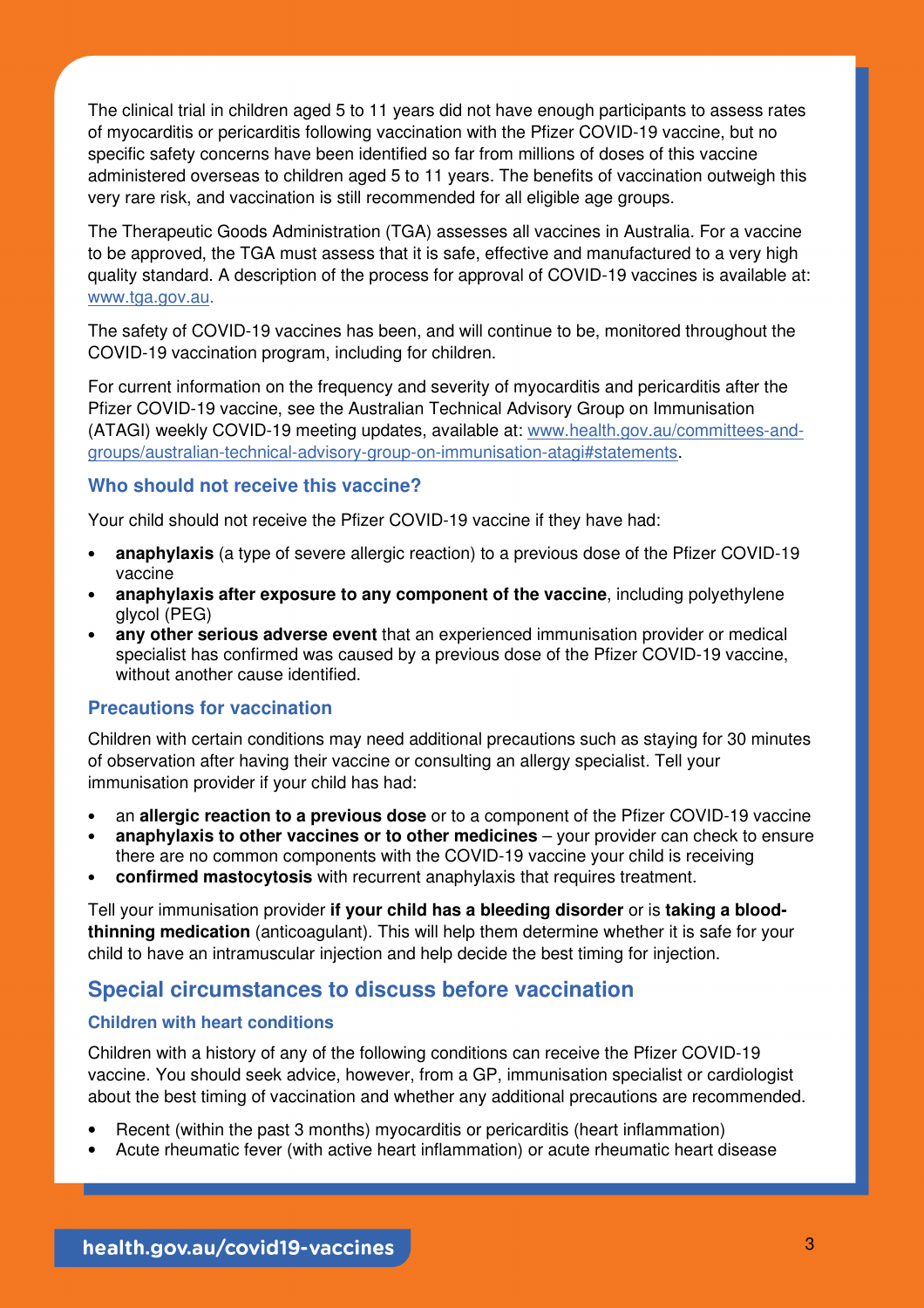• Acute decompensated heart failure.

Tell your doctor if your child has had myocarditis or pericarditis diagnosed after a previous dose of the Pfizer COVID-19 vaccine.

#### **Children with weakened immune systems (immunocompromise)**

It is strongly recommended that children with immunocompromise receive COVID-19 vaccination. The Pfizer COVID-19 vaccine is not a live vaccine. It is safe in children with immunocompromise.

Children with immunocompromise, including those living with HIV, have a higher risk of severe illness from COVID-19, including a higher risk of death.

Some children with immunocompromise may have a reduced immune response to the vaccine, so it is important to consider other preventative measures, such as physical distancing, after vaccination.

## **Children with a history of COVID-19**

If your child has had COVID-19 in the past, tell your doctor or immunisation provider. COVID-19 vaccination is still strongly recommended in children who have already had COVID-19 infection. COVID-19 vaccination can be given after recovery from the infection, or can be deferred for up to six months after the acute illness (confirmed with a COVID-19 test). This is because evidence suggests that past infection reduces the risk of reinfection for at least six months.

#### **Children who have recently received another vaccine**

Children can safely receive other vaccines any time before, after or at the same time as their COVID-19 vaccine. If your child has recently received another vaccine (within the last 7 days), it is best to let your immunisation provider know so they can correctly assess any side effects.

#### **Children who turn 12 before their second dose**

The Pfizer COVID-19 vaccine for children aged 5 to 11 years contains a smaller dose of the active vaccine component compared with the dose for people aged 12 years and over. It is important that your child gets the correct vaccine for their age. If they received their first dose when they were 11 years old, and had their 12<sup>th</sup> birthday before their second dose, it is safe for them to receive the Pfizer COVID-19 vaccine for people aged 12 years and over for their second dose. This is also the usual practice for other types of vaccines where there are different dose strengths for different age groups.

# **What to expect after vaccination**

As with any vaccine, your child may have some side effects after receiving a COVID-19 vaccine.

**Common** side effects after the **Pfizer COVID-19 vaccine** in children include:

- pain, redness or swelling at the injection site
- tiredness
- headache
- fever and chills.

**Less common** side effects after the **Pfizer COVID-19 vaccine** in children include:

- joint pain
- muscle pain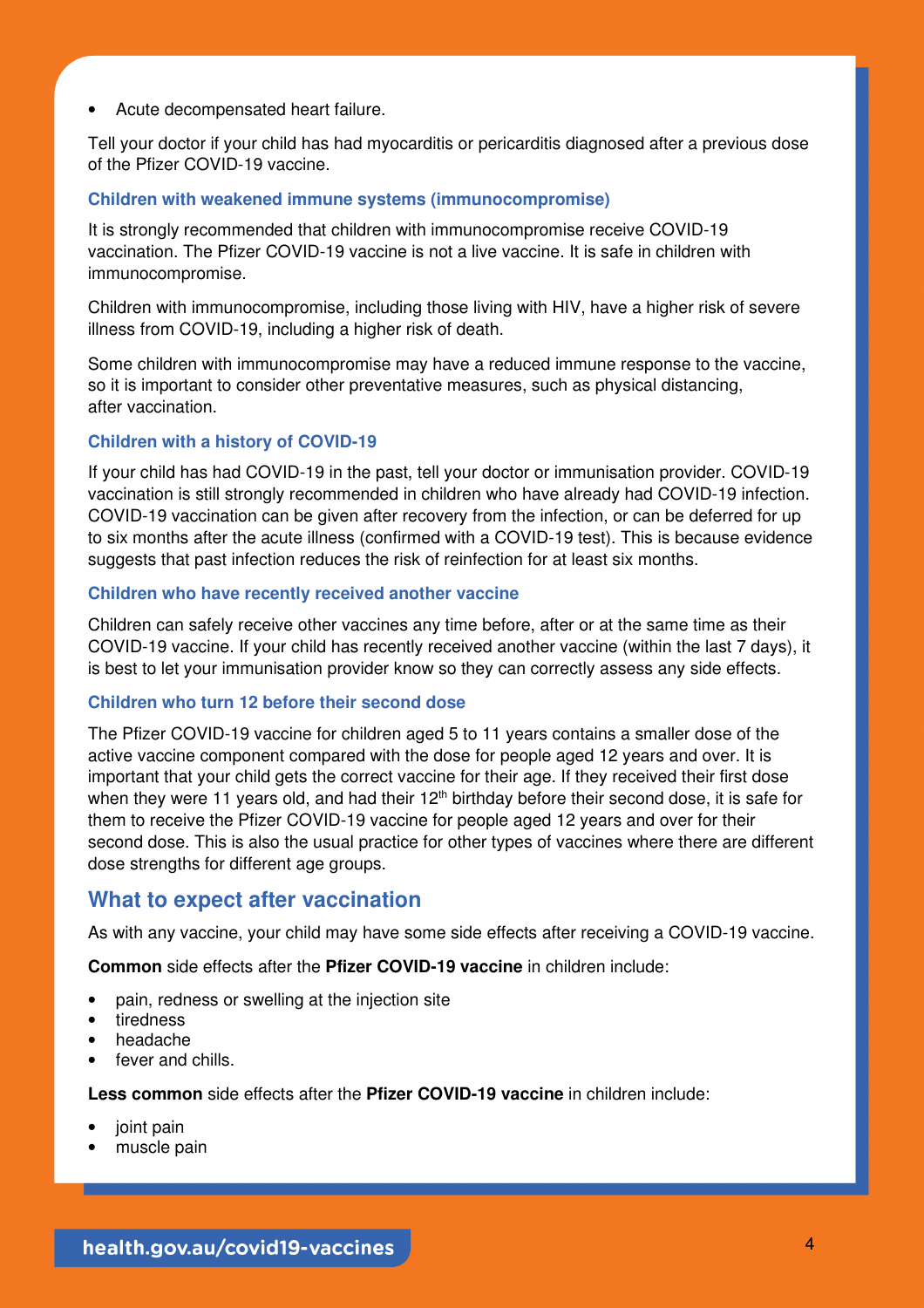• vomiting.

These side effects are usually mild and go away within one or two days.

If your child experiences pain at the injection site or fever, headaches or body aches after vaccination, they can take paracetamol or ibuprofen. These help to reduce some of the above symptoms (paracetamol or ibuprofen does not need to be taken before vaccination). If there is swelling at the injection site, a cold compress can be applied.

**Rare** side effects reported after the **Pfizer COVID-19 vaccine** include:

- severe allergic reaction (anaphylaxis)
- myocarditis (inflammation of the heart muscle)
- pericarditis (inflammation of the outer lining of the heart).

You should seek medical attention after vaccination if your child has:

- symptoms of a severe allergic reaction, such as difficulty breathing, wheezing, a fast heartbeat, or if your child collapses
- chest pain, pressure or discomfort, irregular heartbeat, skipped beats or 'fluttering', fainting, shortness of breath, pain with breathing
- new or unexpected symptoms, or if you are worried about a potential side effect
- an expected side effect of the vaccine that has not gone away after a few days, like headache, fever or chills.

For non-urgent symptoms, you can see your regular healthcare provider (e.g. your GP).

Vaccinated people can still get COVID-19. Even if they have no symptoms, or only mild symptoms, they could still pass the virus on to others. This is why it is important after vaccination to continue other preventative measures, such as:

- physical distancing
- hand washing
- wearing a face mask (depending on age)
- COVID-19 testing and quarantine/isolation as required by your state/territory.

If your child has been vaccinated, they should still get a COVID-19 test if they have symptoms that meet your local health authority's testing criteria.

# **Vaccine safety monitoring and reporting side effects**

You may be contacted by SMS or email in the week after your child has received each dose of the vaccine to see how they are feeling. This is part of our ongoing monitoring of the safety of COVID-19 vaccines.

You can report suspected side effects that your child experiences to your vaccination provider or other healthcare professional. They will then make a formal report on your child's behalf to your state or territory health department and/or the TGA.

If you would prefer to report it yourself, please visit www.tga.gov.au/reporting-suspected-sideeffects-associated-covid-19-vaccine and follow the directions on the webpage.

# **COVID-19 testing after vaccination**

Some side effects from COVID-19 vaccination might be similar to symptoms of COVID-19 (e.g. fever). However, the Pfizer COVID-19 vaccine does not contain any live virus and cannot cause COVID-19.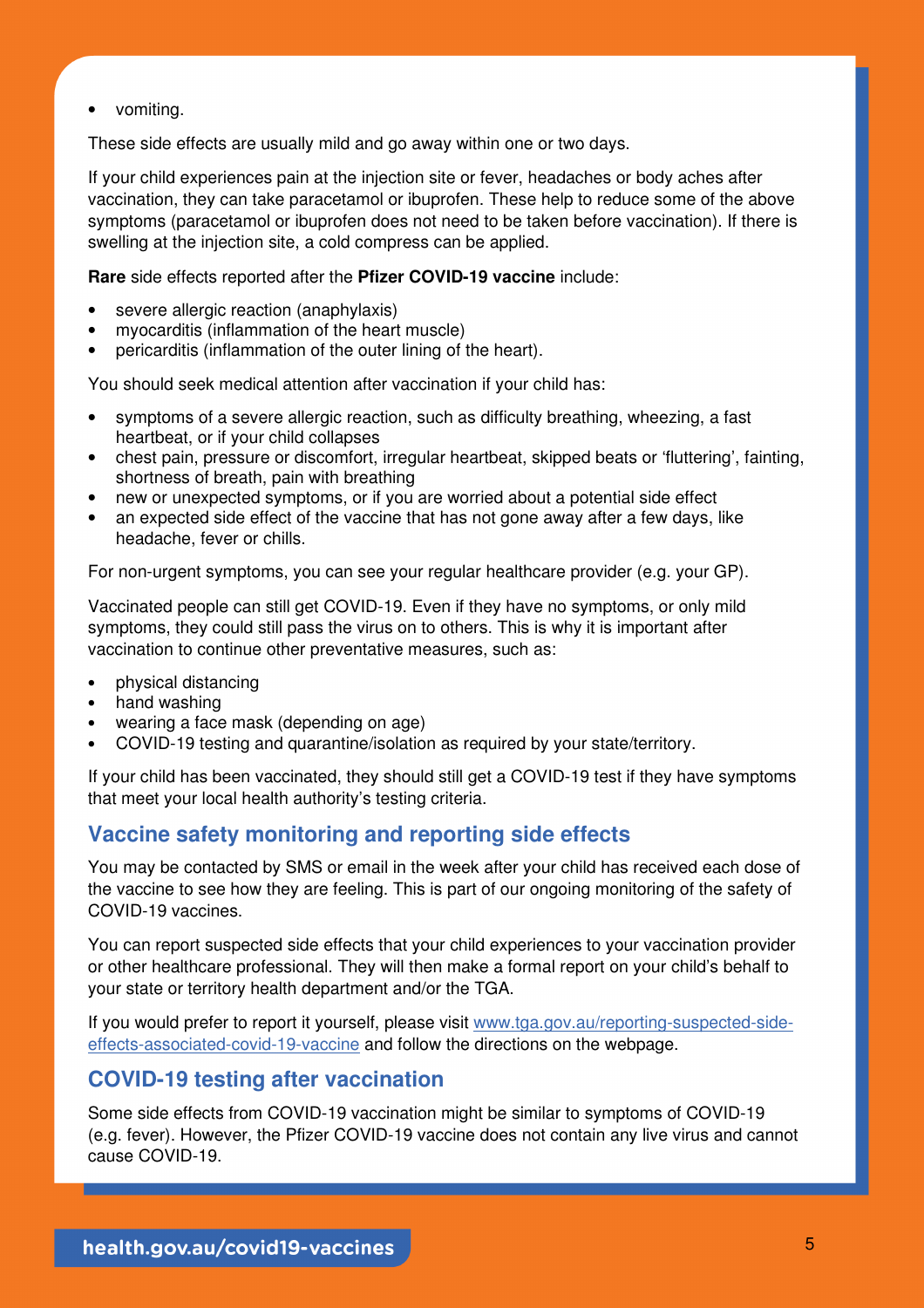Your child may not need to get a COVID-19 test or isolate if:

- they develop general symptoms like fever, headache or tiredness in the first 2 days after vaccination
- you are sure that they don't have any respiratory symptoms (e.g. runny nose, cough, sore throat, loss of smell or loss of taste).

However, you should check the current guidelines in your state/territory for the most up-to-date information. This advice may change if there is a COVID-19 outbreak in your local area. Your child may need to get a COVID-19 test if they meet other criteria, e.g. if they are a close contact of a known COVID-19 case. If in doubt, seek medical assessment.

# **Remember your next appointment**

It is important that your child receives 2 doses of the Pfizer COVID-19 vaccine, 8 weeks apart, for their primary course. The dosing interval can be shortened to a minimum of 3 weeks in certain situations, e.g. as part of a local outbreak response or before your child starts any immunosuppressive treatment. Your provider will advise if your child's second dose should be given earlier.

The second dose is likely to prolong the duration of protection against COVID-19. Unless there are special circumstances, it is better for your child to get their second dose 8 weeks after the first (rather than a shorter interval) because better immune responses are more likely after a longer interval.

# **How your information is used and recorded**

For information on how your child's personal details are collected, stored and used visit www.health.gov.au/using-our-websites/privacy/privacy-notice-for-covid-19-vaccinations.

If your child is getting their vaccination in a pharmacy, the pharmacy must share some of your child's personal information with the Pharmacy Programs Administrator so they can claim payment from the Australian Government. More information about why this is needed and what information is shared is provided at the link above.

By law, the person giving your child's vaccination must record it on the Australian Immunisation Register. You can view your child's vaccination record online through your:

- Medicare account
- MyGov account
- My Health Record account (you can register for this with a Medicare number or an Individual Healthcare Identifier).